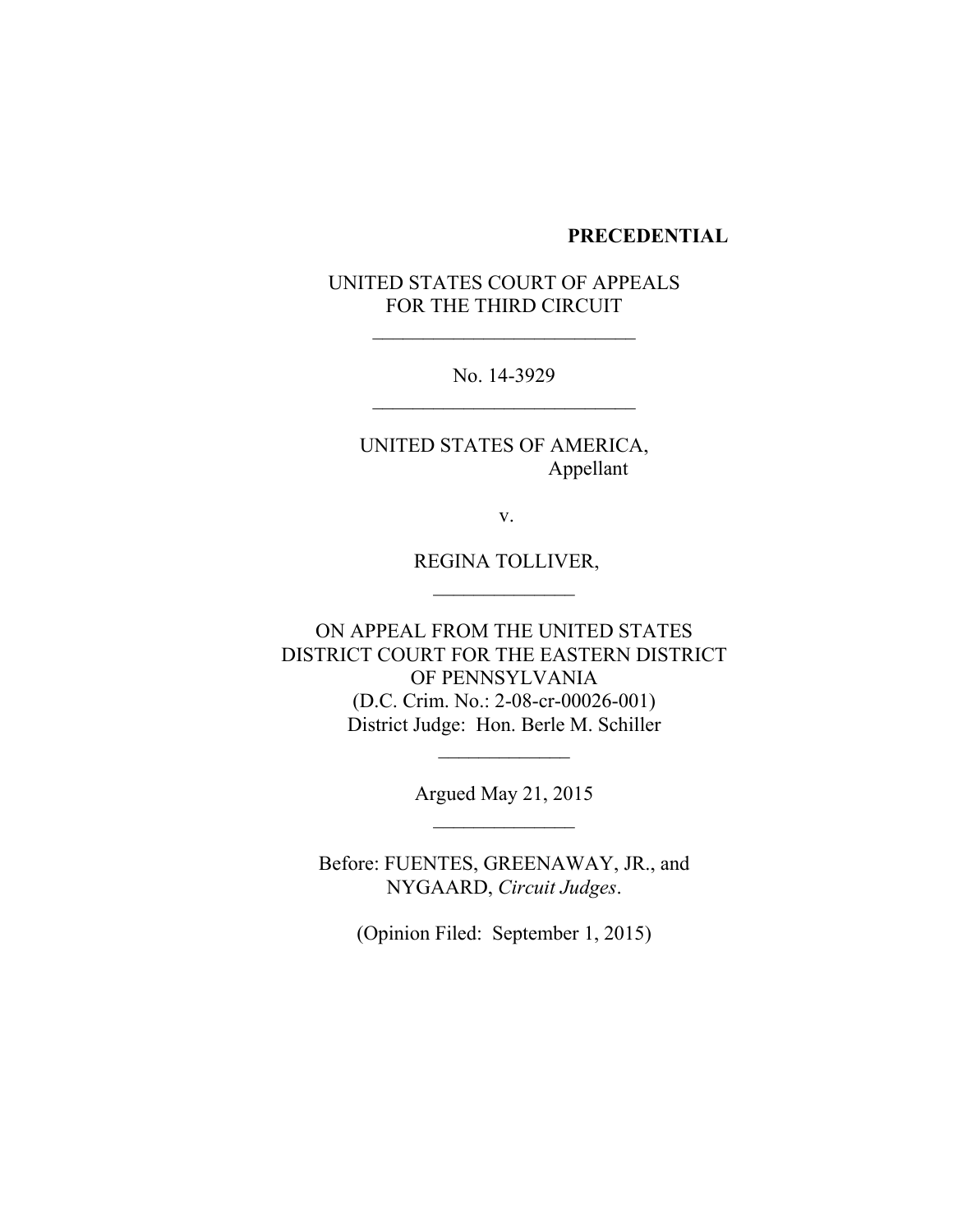ZANE DAVID MEMEGER United States Attorney United States Attorney's Office 615 Chestnut Street, Suite 1250 Philadelphia, PA 19106

ROBERT A. ZAUZMER **[ARGUED]** Assistant United States Attorney Chief of Appeals

K.T. NEWTON Assistant United States Attorney *Counsel for Appellant*

MATTHEW STIEGLER, Esq. **[ARGUED]** Post Office Box 18861 Philadelphia, PA 19119 *Counsel for Appellee*

> OPINION  $\mathcal{L}_\text{max}$  and  $\mathcal{L}_\text{max}$

GREENAWAY, JR., *Circuit Judge*.

### **I. INTRODUCTION**

The Government appeals the District Court's grant of Regina Tolliver's ("Appellee" or "Tolliver") 28 U.S.C. § 2255 motion. Because material facts are in dispute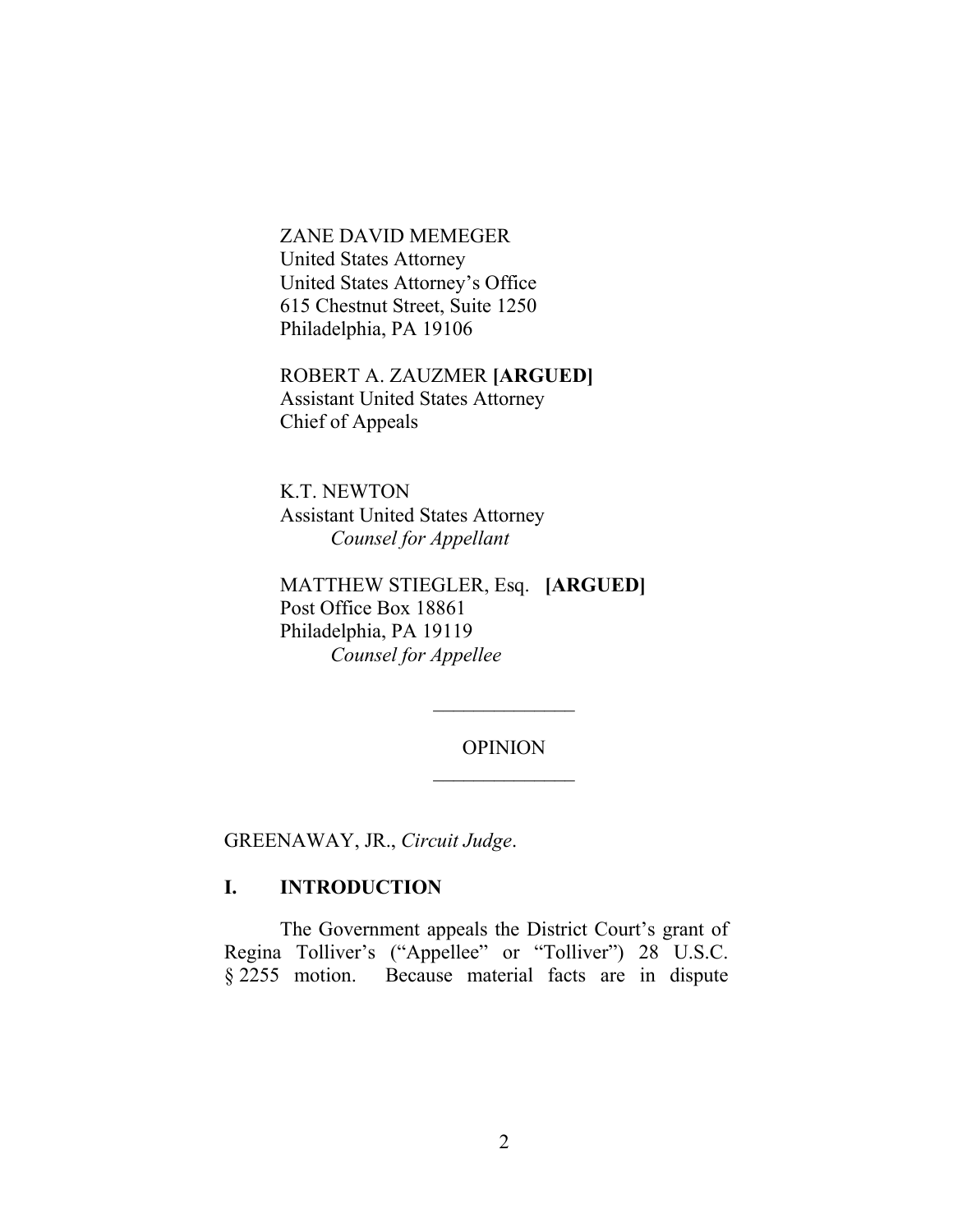surrounding Tolliver's ineffective assistance of counsel ("IAC") allegations based on her trial counsel's failure to investigate, the District Court abused its discretion in granting the § 2255 motion without first holding an evidentiary hearing. As such, we will vacate and remand, so that a hearing may be held.

## **II. FACTUAL AND PROCEDURAL BACKGROUND**

Between March and November 2007 fraudulent checks in the amount of \$181,577 were cashed against the accounts of seven Citizens Bank customers in branches in upstate New York, western Pennsylvania, and Delaware. Citizens Bank senior fraud investigator Todd Swoyer ran a report for each of the compromised accounts and discovered that Tolliver's employee number was the only one used to access all seven of the customer accounts; the accounts were accessed on February 5 and 8, 2007, and on March 7, 8, and 9, 2007. Employee attendance records confirmed that only Tolliver and branch assistant manager Angela Anderson worked on all of these days. Tolliver's logbook did not indicate that she was assigned to contact any of these account holders for sales purposes on those dates or that she did, in fact, contact them.

Swoyer, United States Postal Inspector Frank Busch, and a Secret Service agent interviewed Tolliver on March 15, 2007. At trial, Swoyer testified that he reviewed Tolliver's entire logbook with her during her interview and that the only passwords in her logbook were for HR Express, a system unrelated to the systems used to access customer data. Further, he testified that Tolliver told him that she had not given her password to anyone and that she always logged off her computer when she walked away from a terminal. All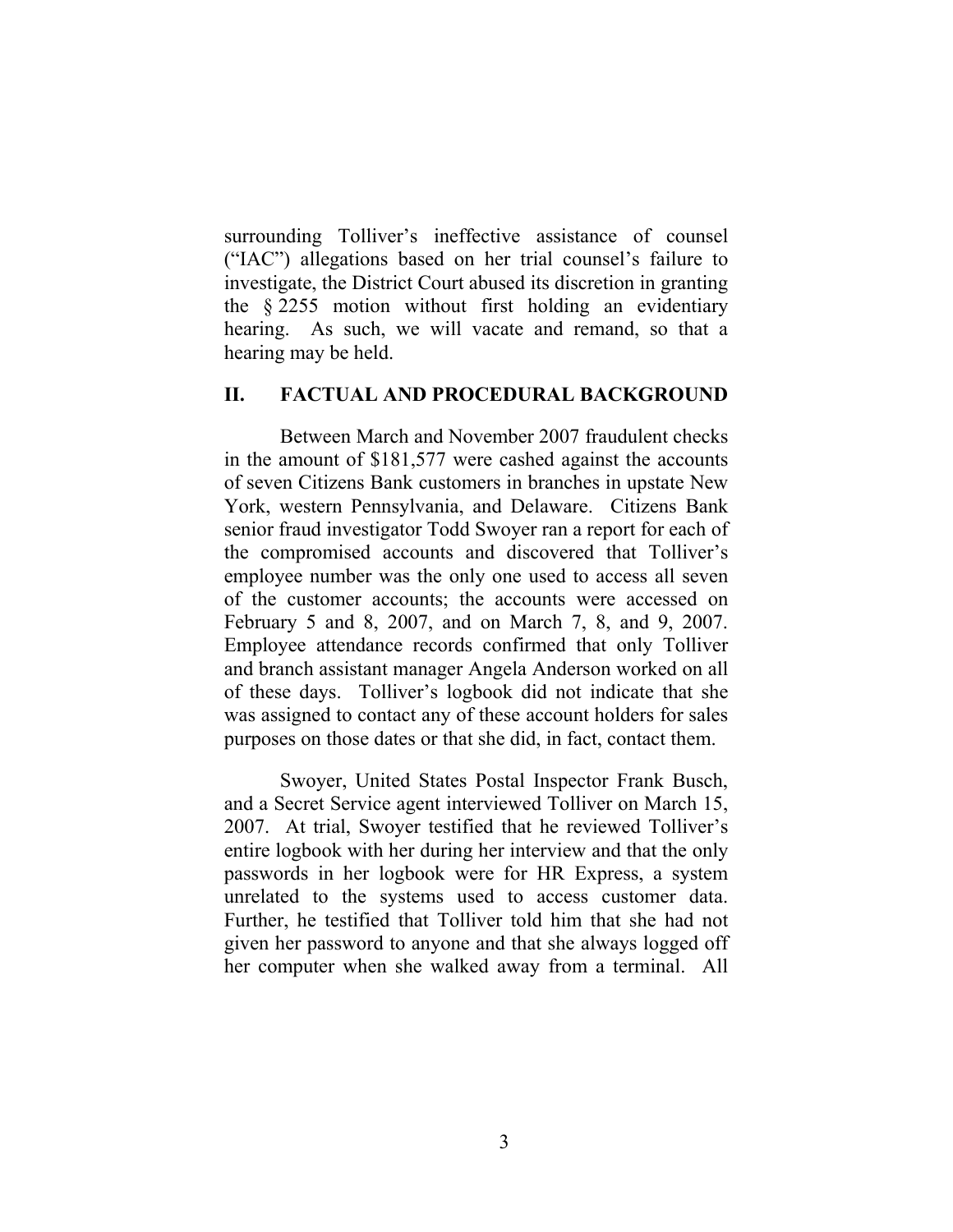seven of Tolliver's former co-workers who testified said they never knew Tolliver's password or saw it written down.

A jury convicted Tolliver of bank fraud in violation of 18 U.S.C. § 1344, aggravated identity theft in violation of 18 U.S.C.  $\S$ § 1028A(a)(1), (c)(5), and 2, and unauthorized use of a computer in violation of 18 U.S.C. § 1030. The District Court denied a motion for acquittal or new trial. At the sentencing hearing, the District Court imposed a below-Guidelines sentence of 30 months' imprisonment, a five-year term of supervised release, and ordered Tolliver to pay \$181,577 in restitution and a special assessment of \$900. We affirmed on direct appeal, 451 F. App'x 97 (3d Cir. 2011), *cert. denied*, 133 S. Ct. 105 (2012).

In September 2013, Tolliver, represented by newly appointed counsel, filed a 28 U.S.C. § 2255 motion and on March 10, 2014, filed an amended motion. Tolliver claimed that her trial counsel was ineffective for various reasons, including his failure to investigate her case.<sup>1</sup> She asserted that subsequent investigations undertaken by her new counsel and by her private investigator, Diane Cowan, had uncovered evidence that established that she was prejudiced by her trial

<sup>&</sup>lt;sup>1</sup> Tolliver also alleged IAC based on her trial counsel's: 1) failure to cross-examine prosecution witnesses adequately; 2) failure to prepare the character witnesses; 3) instruction that Tolliver not testify; 4) failure to object to prosecutorial misconduct; and 5) failure to prepare a sentencing memorandum. Because the District Court did not address these claims, we will not consider them here.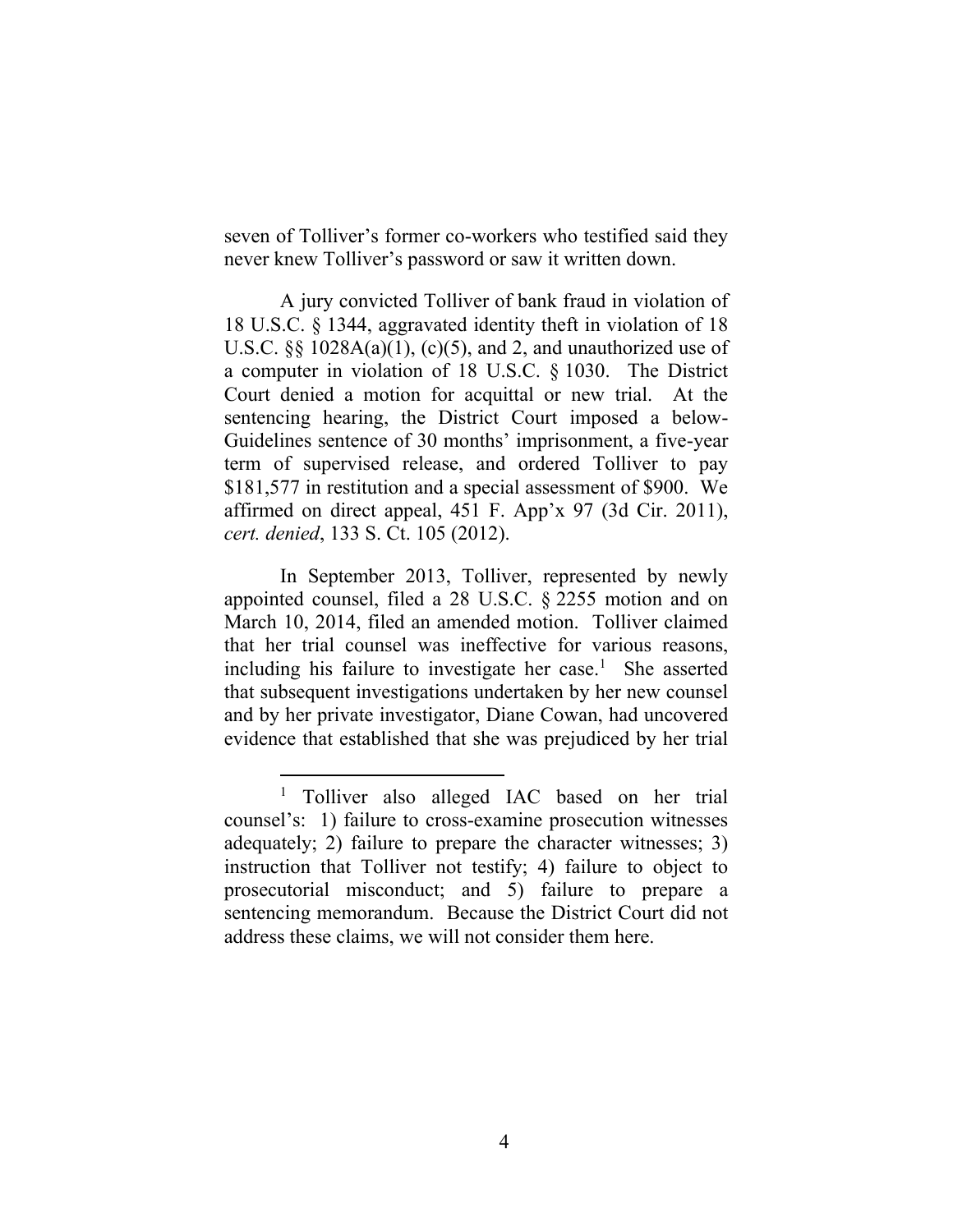counsel's ineffectiveness. Tolliver presented this evidence as exhibits to her § 2255 motion, including: 1) documents reflecting that two of her Citizens Bank co-workers had financial difficulties and 2) affidavits asserting that additional co-conspirators, including the "ringleader" Miguel Bell and his "right hand man" Christopher Russell, denied knowing Tolliver. Tolliver also asserted that her co-workers Angela Anderson and Linda Carter knew Tolliver's password. Tolliver sought release or a new trial; or, in the alternative, an evidentiary hearing.

Magistrate Judge Jacob P. Hart issued his Report and Recommendation "recommend[ing] that the motion be denied without an evidentiary hearing," and concluding that the "motion, files and records show conclusively that the prisoner is entitled to no relief." *Id*. at 771. The District Court did not adopt the Report and Recommendation and instead granted the § 2255 motion without holding a hearing and ordered a new trial. Specifically, the District Court stated:

> The verdict against Tolliver, which relied solely on the use of her employee identification number, was only weakly supported by the record. On these facts, it was not appropriate to decline to find prejudice simply because the information which trial counsel failed to discover was something less than a smoking gun.

*United States v. Tolliver*, No. 08-026, 2014 U.S. Dist. LEXIS 96232, at \*8 (E.D. Pa. July 15, 2014). In reaching this conclusion, the District Court found "that several of Tolliver's co-workers, particularly Anderson, had pressing financial needs" and stated that "although counsel argued to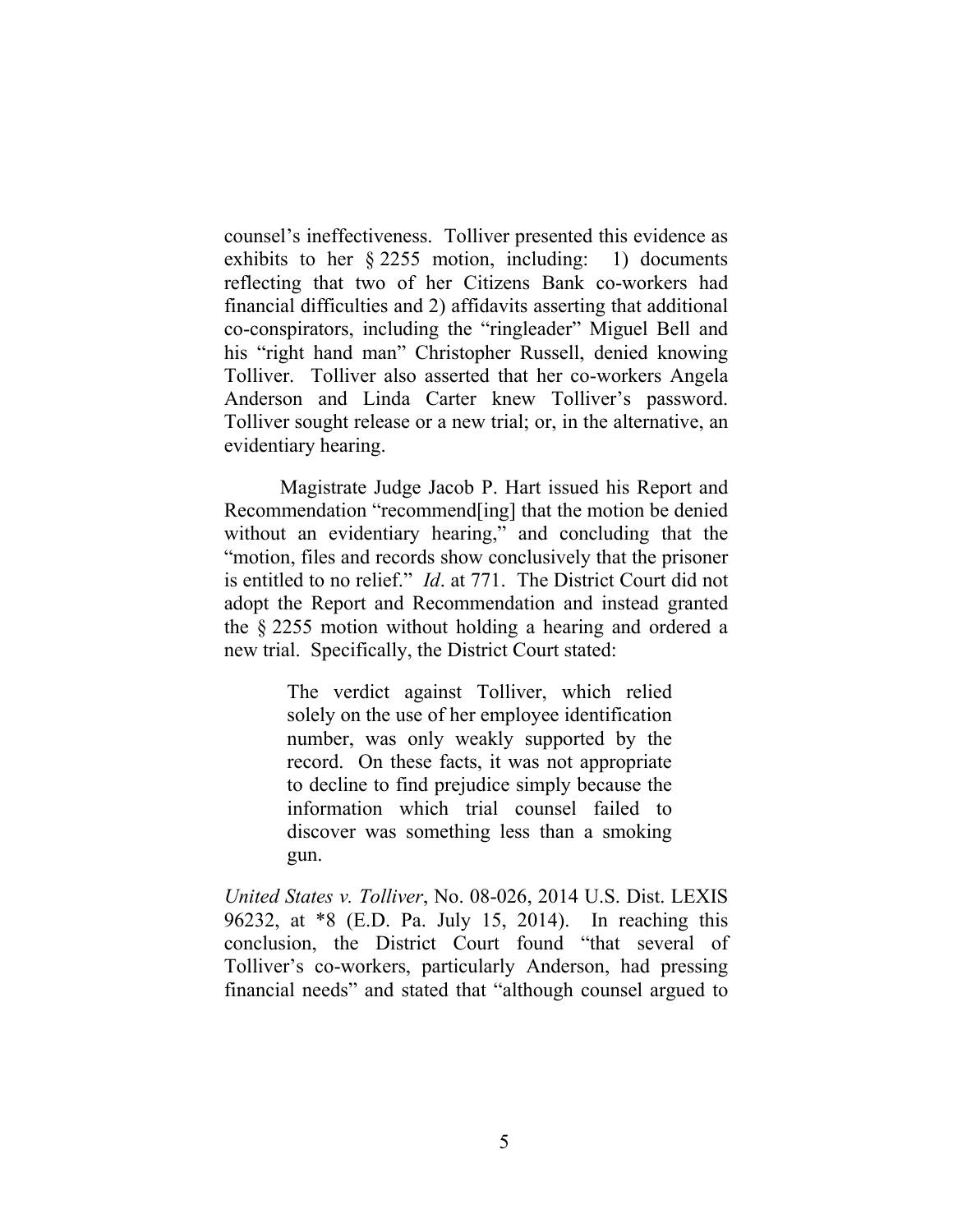the jury that the prosecution lacked evidence that the other participants in the fraud knew Tolliver, he was not able to argue affirmatively that they *denied* knowing her, because he did not interview any of them." *Id.* at \*8–9. The District Court did not comment on Tolliver's assertion that Anderson knew her password or the fact that this assertion directly contradicted a prior statement by Tolliver and the testimony of all of her co-workers.

Tolliver was ordered released on bail on July 17, 2014, and a new jury trial was set for October 6, 2014. The Government filed this appeal on September 15, 2014.

### **III. ANALYSIS**

The District Court had jurisdiction to consider Tolliver's 28 U.S.C. § 2255 motion pursuant to that statute. We have jurisdiction pursuant to 28 U.S.C. § 1291. *See United States v. Allen*, 613 F.2d 1248, 1250 (3d Cir. 1980) (holding that "the grant of a new trial is a final, appealable order in proceedings under § 2255"). "[T]he district court abuses its discretion if it fails to hold an evidentiary hearing when the files and records of the case are inconclusive as to whether the movant is entitled to relief." *United States v. Booth*, 432 F.3d 542, 546 (3d Cir. 2005). "It is irrelevant whether the Government or [movant] requested the hearing because § 2255 requires the District Court to hold a hearing sua sponte when, as here, the files and records do not show conclusively that [the movant] was not entitled to relief." *Solis v. United States*, 252 F.3d 289, 294 (3d Cir. 2001).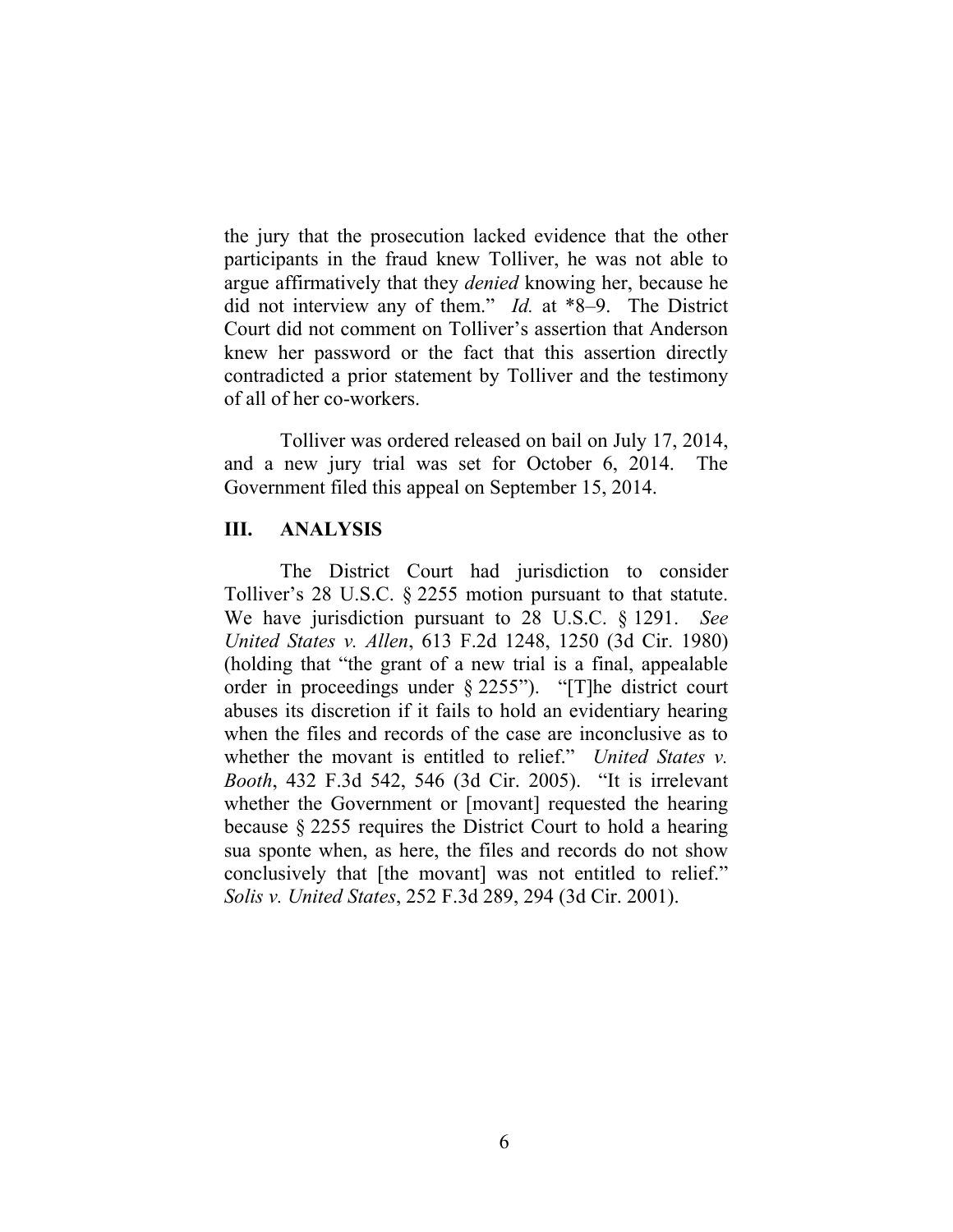#### **A. 28 U.S.C. § 2255 Legal Standards**

28 U.S.C. § 2255(b) states: "Unless the motion and the files and records of the case conclusively show that the prisoner is entitled to no relief, the court shall cause notice thereof to be served upon the United States attorney, grant a prompt hearing thereon, determine the issues and make findings of fact and conclusions of law with respect thereto." We have interpreted this to mean that where a ""petition" allege[s] any facts warranting relief under § 2255 that are not clearly resolved by the record, the District Court [is] obligated to follow the statutory mandate to hold an evidentiary hearing.'" *Booth*, 432 F.3d at 546 (quoting *United States v. McCoy*, 410 F.3d 124, 134 (3d Cir. 2005)).

Though the germane precedents all involve cases wherein a district court denied a § 2255 motion without first holding an evidentiary hearing, they apply with equal force here — where the District Court granted Tolliver's  $\S 2255$ without first holding a hearing. The same standard applies so that a district court abuses its discretion if, in the face of disputes of material fact, it grants or denies a § 2255 motion without first holding an evidentiary hearing.

A district court considering a § 2255 motion "'must accept the truth of the movant's factual allegations unless they are clearly frivolous on the basis of the existing record.'" *Id.* at 545 (quoting *Gov't of V.I. v. Forte*, 865 F.2d 59, 62 (3d Cir. 1989)). In the IAC context, a movant need only "raise[]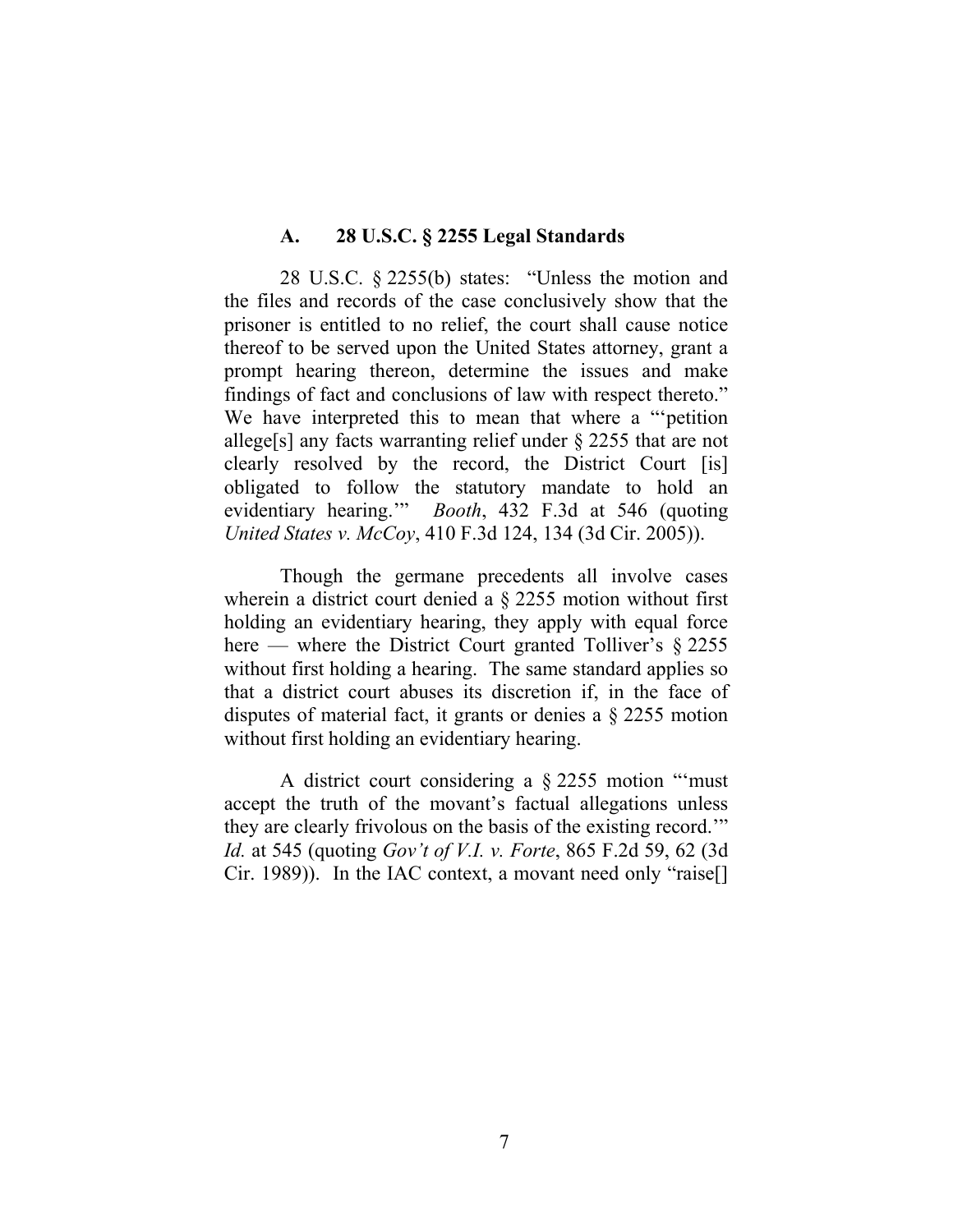sufficient allegations" that his counsel was ineffective in order to warrant a hearing.<sup>2</sup> *Id.* at 549.

 $\overline{a}$ 

<sup>2</sup> The familiar *Strickland* standard governs whether a § 2255 movant has established an IAC claim. *Strickland v. Washington*, 466 U.S. 668, 687 (1984). The first prong requires the movant to show "that counsel made errors so serious that counsel was not functioning as the 'counsel' guaranteed the defendant by the Sixth Amendment." *Id.* To establish *Strickland*'s second prong, the movant must "show[] that counsel's errors were so serious as to deprive the defendant of a fair trial, a trial whose result is reliable." *Id.* This equates to "a reasonable probability that, but for counsel's unprofessional errors, the result of the proceedings would have been different. A reasonable probability is a probability sufficient to undermine confidence in the outcome." *Id.* at 694. The Government does not appear to dispute that the first *Strickland* prong is met. Tolliver's trial counsel signed an affidavit stating that he failed to perform any investigation and relied solely on records turned over by the prosecution. App. at 577 ("They could not afford to hire a private investigator. . . ."). Tolliver's trial counsel also admitted that he did not interview any witnesses. *Id*. ("I do not interview witnesses myself to keep from becoming a witness in my own case, so I was not able to interview any witnesses before trial."). "'[F]ailure to investigate a critical source of potentially exculpatory evidence may present a case of constitutionally defective representation.'" *United States v. Travillion*, 759 F.3d 281, 293 n.23 (3d Cir. 2014) (quoting *United States v. Baynes*, 622 F.2d 66, 69 (3d Cir. 1980)).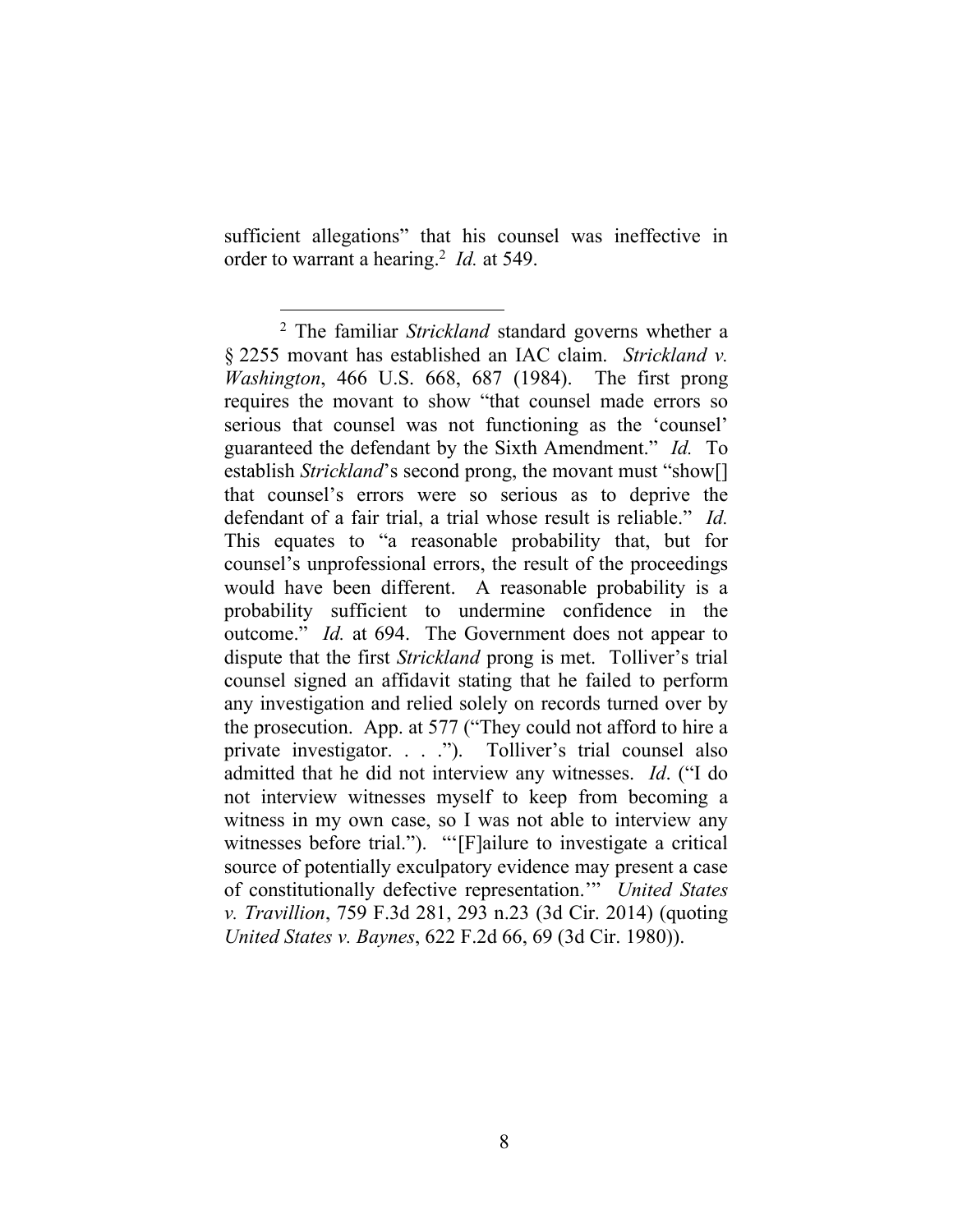### **B. Disputed Material Facts**

The following evidence, put forth by Tolliver in her § 2255 motion, creates disputes of material fact such that a hearing is necessary before the District Court can address Tolliver's underlying claim that her trial counsel was constitutionally ineffective.

## **1. Co-Workers' Financial Troubles**

Tolliver presented evidence that her co-workers Angela Anderson and Linda Carter experienced financial difficulties and asserted that their troubles occurred around the time of the fraud. For instance, exhibits attached to Tolliver's § 2255 motion show that a foreclosure suit was initiated against Anderson on March 6, 2006 and discontinued on April 3, 2006. The exhibits also show that Discover Bank initiated a suit against Anderson on August 23, 2005 alleging that Anderson owed a balance of \$5,944.65; this suit was discontinued on January 12, 2007. Other exhibits attached to Tolliver's amended § 2255 motion show that Carter was sued by a school district for unpaid school taxes in the amount of \$6,164.54. The school district suit against Carter was filed on June 28, 2007, and she satisfied her debt by February 29, 2008. Tolliver argues that this evidence establishes that her co-workers had a stronger motive than she to commit the Citizens Bank fraud.

## **2. Not Known by Co-Conspirators**

Tolliver appended affidavits to her § 2255 motion from co-conspirators Miguel Bell and Christopher Russell asserting that they do not know her. Tolliver also submitted affidavits from Cowan (her private investigator), which state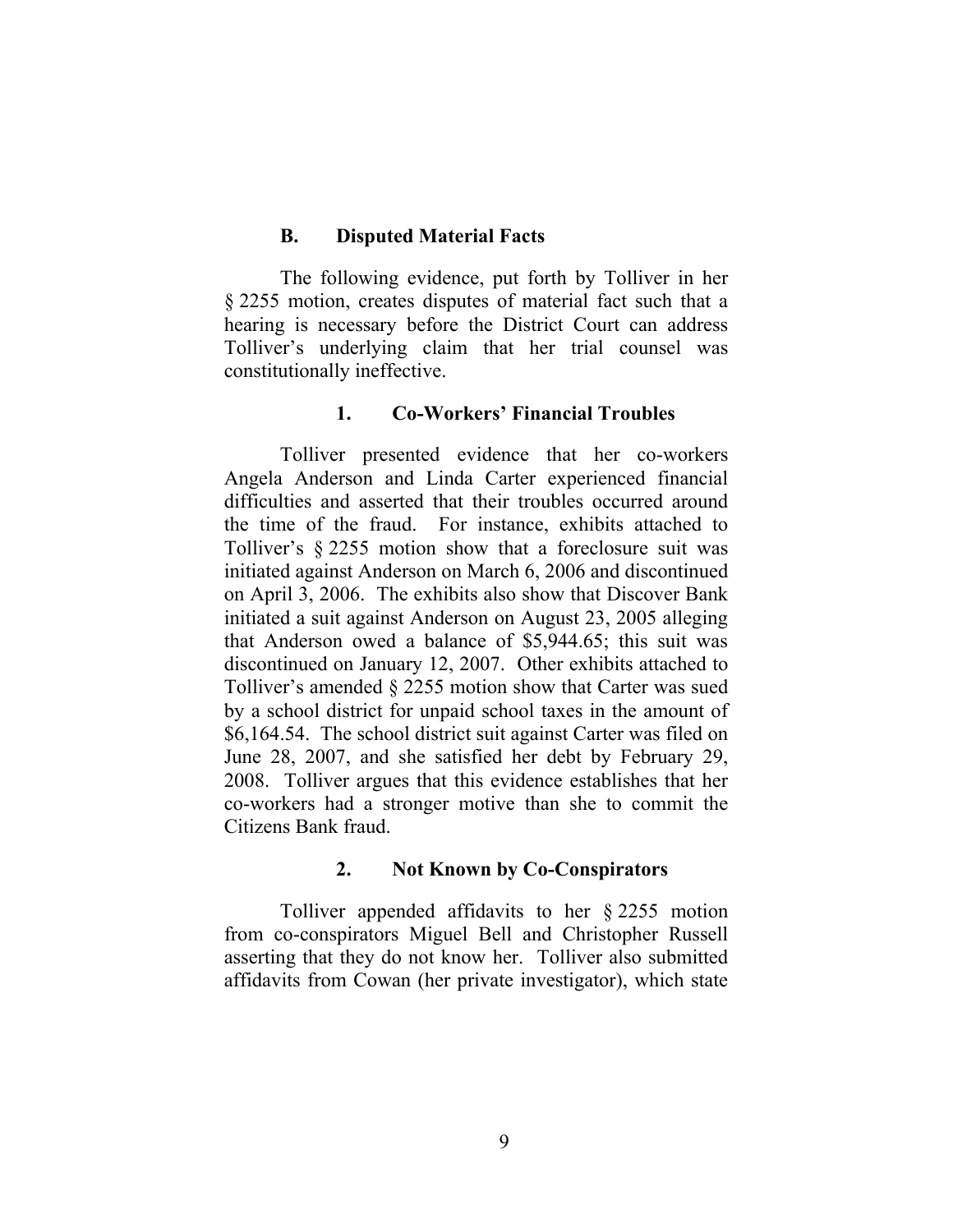that five identified co-conspirators allegedly informed Cowan that they did not know Tolliver (Rashin Owens, Victor O'Connor, Elton Harris, Michael Merin, and Tiffany Brodie), however these individuals either refused or failed to complete an affidavit to that effect.<sup>3</sup>

Tolliver argues that this evidence establishes that she could not have taken part in the Citizens Bank fraud. However, as the Government argues in its Reply Brief, no one has asserted or established that each of the middle men involved in this fraud was apprehended. Reply Br. at 9. Additionally, nothing in the Bell and Russell affidavits suggests that they necessarily would have known Tolliver if she had been involved in the fraud.

# **3. An Evidentiary Hearing Is Required**

Based on Tolliver's newly presented evidence, the District Court concluded: 1) that "a reasonable probability clearly exists that, if the jury knew that several of Tolliver's co-workers, particularly Anderson, had pressing financial needs which Tolliver lacked, it could have changed the

<sup>3</sup> To satisfy the prejudice prong of *Strickland* the movant "must establish a reasonable probability — one sufficient to undermine our confidence in the outcome — that the jury's verdict would have been different if not for counsel's errors. Such a showing may not be based on mere speculation about what the witnesses [the attorney] failed to locate might have said." *United States v. Gray*, 878 F.2d 702, 712 (3d Cir. 1989) (internal citations omitted).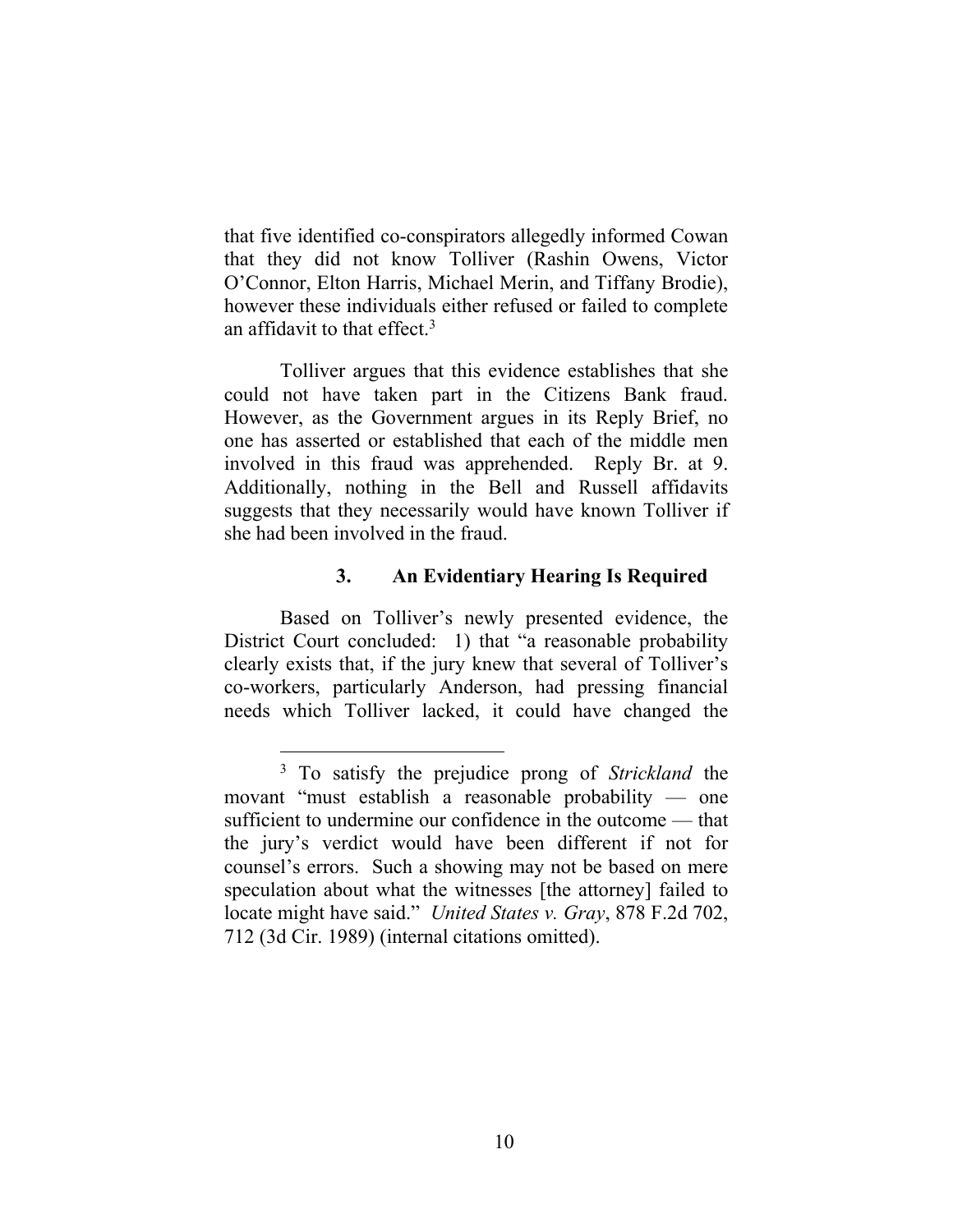outcome at trial"; and 2) that "it is now clear that not even those identified as 'insiders' knew [Tolliver]," a fact that, had it been known by trial counsel, "would have meaningfully strengthened his defense." *Tolliver*, 2014 U.S. Dist. LEXIS 96232, at \*8–9.

The problem with these conclusions is that the District Court failed to follow the procedure put forth in § 2255: where there are disputes of material fact, the first step is to hold an evidentiary hearing. Only then, after Tolliver's factual assertions have been tested, is the District Court in the position to assess the merits of her underlying IAC claim and to grant or deny her § 2255 motion. It was an abuse of discretion for the District Court not to hold a hearing to resolve these disputes before granting Tolliver's § 2255 motion.<sup>4</sup> *Booth*, 432 F.3d at 546.

<sup>4</sup> The District Court did not specifically address Tolliver's contention that her password was not, in fact, secure and was known by her co-workers, including Anderson. However, at trial, the Government presented evidence that, when interviewed by Swoyer and Busch, Tolliver stated that she complied with Bank policy by not writing down her password and keeping it secret from her coworkers. Tolliver specifically told Swoyer and Busch that she kept a list of her passwords for other programs (e.g., the HR system), but, in keeping with the Bank's policy, did not write down her password for accessing customer data. Additionally, as the District Court noted when it denied Tolliver's post-trial motion for acquittal, "all of Defendant's former co-workers who testified at trial stated that they did not know Defendant's password." App. at 52. This is an additional disputed material fact that must be addressed at an